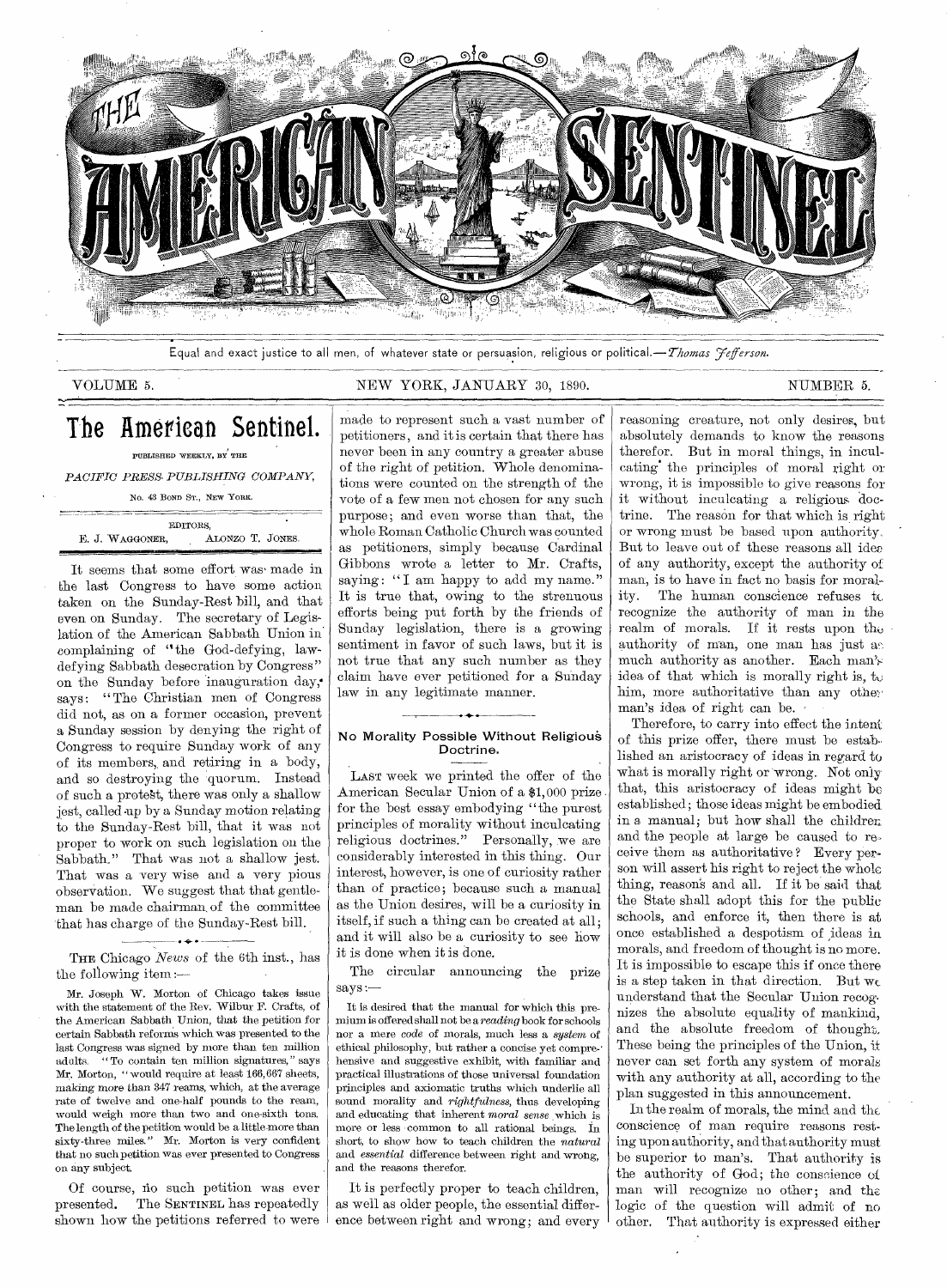by the Lord, through his word, to the individual conscience, or by man assuming the place of God and by despotic power forcing its dictates upon men, crushing. out individuality and freedom of thought.

The authority of man in the place of God, is expressed in two ways and only two. One of these ways is exemplified in the Papacy and its history. With this, the American Secular Union is well acquainted, and justly abhors it. With the other form, we are persuaded the Union is not so well acquainted, or it would never have made the offer it has on the basis upon which *it* has made it. According to the idea of the Union, and in fact according to the abstract idea, somebody's view of what is right or wrong must be taken as the authority; and as the Union requires that the reasons for right or wrong shall be kept strictly upon the basis of the natural within the realm of the secular, in this case it must be the view of the majority. What the majority shall say is right or wrong, that *is* right or wrong. But while it is only the views of men the mind and conscience of man will refuse to receive it as authoritative in the realm of morals. Therefore, as we have seen, if it is to be made effective, it must be so by the assertion of power, and in this case the power of the State, which, in the government of the people, is simply the power of the majority. But even though it be a majority, when it embodies the views of the majority upon questions of right and wrong, and makes those views authoritative, and compels everybody to accept those views, that is a despotism crushing out freedom of thought, no less than is the ether, though it be not under the name of Papacy. And no less than the other also, this is simply man putting himself and his authority in the place of God and his authority. This is paganism.

The proposition of the American Secular Union, in this matter of its \$1,000 prize, is the very philosophy of Roman paganism in particular. In the Roman system, the idea of the State, that is, of the majority, was the highest idea of the science of right and wrong. What "the Senate and people of Rome" said was right, that *was*  right. What they said was wrong, that was wrong. The Senate and people expressed their voice and their will, in this matter, in law, therefore, a maxim of the Roman law was "What the law says is right." But *the Roman State was the supreme deity;* and thus originated the maxim, *"Vow populi vow Dei—* the voice of the people is the voice of God." This is the philosophy of the circular of the American Secular Union calling for a manual of morals based upon the authority of man. It is true, the Union does not, in set terms, propose to make the State openly a deity. Nevertheless the result is the same, and by such a system, the majority is put in the place of God, and asserts the power and authority o

God upon the mind and conscience of man. •

These are the two means by which morality, and the reasons - and the authority for it, are discovered and asserted by man. One is the Papacy, the other is paganism. Both are false. The truth lies above them both in genuine Christianity. Real Christianity takes the moral code as it came from the hand of God asserting the eternal principles of right and wrong, resting upon the authority of God — Christianity takes these principles and, depending alone upon the power and the gracious influences of the Spirit of God, it seeks by persuasive argument and sound reason to impress them upon the individual conscience, and enables men, through faith in Christ, to attain to the perfect manifestation of "the purest principles of morality." It is both logically and practically, impossible to inculcate the purest principles, of morality without inculcating religious doctrine, because, as we have seen, in the realm of morals the mind and conscience of man uncompromisingly requires authority above the authority, of man—that is, above the natural and the secular. But just as soon as we get above the natural and the secular, we are at once in the realm of religion, in the realm of the recognition of God, and that is religion. Thus it is demonstrated by the experience of man, that, in the very nature of things, it is impossible to give instruction in the purest principles of morality without inculcating the purest religious doctrine, and that the religious doctrine of Christianity. Because in Jesus Christ God is revealed; and in the will of God there is announced, and in the faith of Jesus Christ there is secured the practice of, the purest principles of morality that ever can be known to the mind of man.

The trouble is that the American Secular Union makes a mistake in this and aims at too much. It requires that which it is impossible to secure by the means which the Secular Union is disposed only to employ. The object of the Union, "the complete separation of Church and State in practice as well as in profession," is a laudable object. It is worthy of the sympathy, the support, and the co-operation of every Christian as well as every other man. In this, it has the hearty sympathy and co-operation of the AMER-ICAN SENTINEL. But in *its* effort to assure this, the Secular Union undertakes too much. In its opposition to the encroachments of the religious upon the civil authority it allows the pendulum to swing too far and would cause the civil authority to encroach upon the realm of the religious. In its attempt to keep separate the spiritual and the secular powers, the Secular Union attempts to do, by the secular power that which can be done only by the spiritual. It attempts to do by the civil power that which can be done only by the religious power. It attempts to inculcate

and secure the 'practice of the purest principles of morality without inculcating religious doctrine, while it is absolutely impossible to instruct in the principles of morality, whether pure or impure, without inculcating religious doctrine; and while it is absolutely impossible to separate morality from religion.

We say it kindly: Let the Secular Union revise its position. Let it draw its lines more clearly. Let its object be indeed a complete separation of Church and State in practice as well as in profession. Let it confine itself to the secular, to the maintenance of which it is pledged and for which it in fact exists. And while doing this, let it leave to the Church matters pertaining to things spiritual. While opposing the encroachment of the Church upon the power of the State, let t'he Secular Union see to it that, so far as in it lies, the power of the State shall be kept within its proper jurisdiction, and that it shall not invade the realm of the Church. Let the Union see to it that the State shall have to do only with things civil, while it leaves to the individual conscience that which pertains to religion and morality.

Let the Secular Union draw its lines here and it will be relieved of the heavy burden of trying to do that which it is impossible to do with the means which the Union would only employ. It will also thus be relieved of the inconsistency of contradicting itself by even unintentionally attempting to do the very thing which it exists for the sole purpose of preventing.

What the American Secular Union wants in the prize manual for which it has advertised, is a manual clearly defining the principles in which the State may give instruction without trenching upon the domain of the religious: the principles which the State may inculcate within the proper limits of the civil jurisdiction. And, in fact, we are inclined to believe that this is what the Union intended to secure; but the Union makes the unfortunate mistake of confounding morality with civility, and asking for a manual upon the purest principles of *morality*  without inculcating religious doctrine while it means only *civility*. The State is secular and exists in the realm of the natural and has only to do with that which is civil. It can never have anything to do with that which is spiritual, moral, or religious. The Secular Union and its work belong in the realm of the State and cannot, under its title, have anything to do with things spiritual, moral, or religious. Let the Secular Union confine itself within the limits of its proper jurisdiction and it will do well.

We have now favored the Union with printing its announcement, and with our comments upon it, and we sincerely hope that the Union will favor us with the earliest copy of the prize manual that it can possibly send to our table. A. T. J.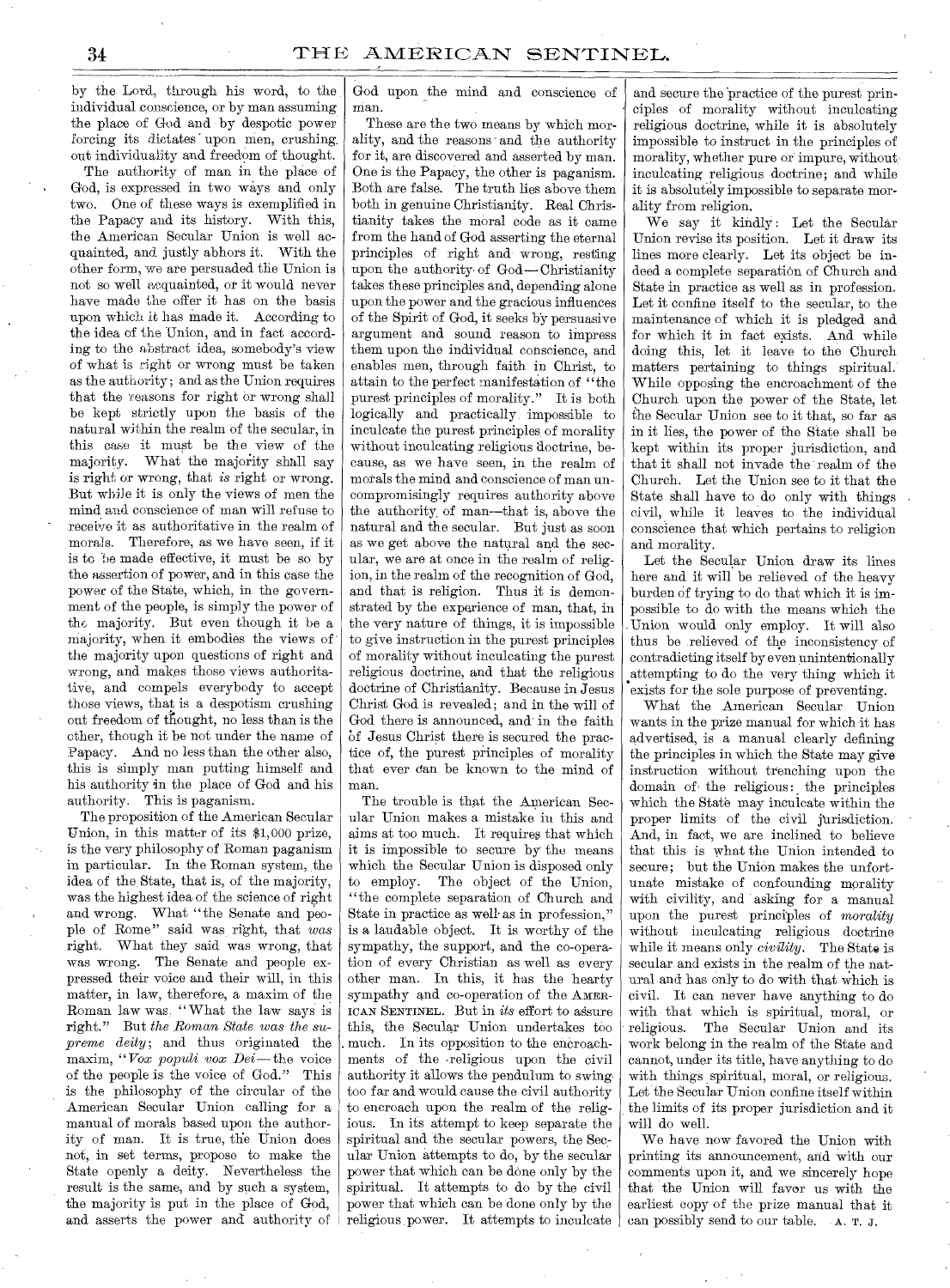#### Taxing Church Property.

WHETHER we like it or not, the drift of political sentiment is everywhere in the direction of taxing church property the same as any other.

This was expressed in the constitutional convention in Washington Territory by the adoption of a clause forbidding the release of any kind of property from its proportionate share of the public burdens. The object of this was the taxation of churches, private schools, and charitable institutions.

California has had a similar provision for several years in its Constitution. Though at first opposed by a large minority, it has grown in popularity until it is now accepted as a matter of course even by the most thorough-going churchmen. Some of them express the belief that the poorer churches should be exempt, but this simply corresponds to the opinion held by many political thinkers (among them ex-Secretary McCulloch) that all small property holdings should be exempt. So far as the costly city churches are concerned, the sentiment favoring their taxation is almost unanimous.

In the Eastern States the sentiment against exemption is also growing, though in a less marked degree. It is in the main confined to political students, and to the more strenous supporters of the public school system who oppose the education of a part of the children in parochial. schools. Not until all church property is taxed, they maintain, can we make sure that all our children shall have a common education in the principles of American citizenship and be united in sentiment and sympathies.

Curiously enough, England has taken an important step in the same direction. Only a short time since a considerable sum was bequeathed to a foreign missionary society, and the executors under the will claimed that it should be exempt from the tax upon bequests. Lord Chief Justice Coleridge decided that the probable excellence of the charity in no way<br>lessened the claims of the State. The lessened the claims of the State. amount of the tax on the bequest was the State's money and not the testator's. To remit it was to increase by just so much the burden upon the remaining taxpayers. Such an increase of the public burdens could not take place except by the direction of the public itself. No exemption could therefore be permitted.

In the same' way it might be maintained that in this country, where all private property is held subject to a lien for annual taxes on the part of the State, the value of this lien is in fact public property. To remit the tax when the property is transferred to a religious institution, is therefore to increase the amount of the charity out of the pockets of the remaining taxpayers. Such, at least, is the philosophy of the refusal of California and

Washington to exempt 'the property of religious and charitable institutions. It is the logical carrying out of two American principles: First, the complete separation of Church and State; second, equality before the laws for property as well as men.<sup>2</sup> *Commercial Advertiser.* 

#### Let Americans Be Americans.

IN the following editorial from the *Tribune* of this city there is a valuable point, one which we wish there was made much more of throughout the land. The aping of European ways by Americans is a shame and a disgrace to every one who does it.

"At the Holland Society's dinner on Friday night Mr. Theodore Roosevelt made some remarks in an old-fashioned way upon an old-fashioned subject. After recalling the social, political, military, financial and other triumphs of American citizens of Dutch ancestry, Mr. Roosevelt made the point that whatever may have been the strength and virtue of their Holland blood, they wrought as Americans, and could not have won the renown that has rewarded their labors had they remained Hollanders here. He then proceeded to apply this point to existing situations, and to urge the duty of all foreigners to become heartily and sincerely American. This is in no sense a new suggestion, but it needs to be constantly enforced upon the attention, not only of foreigners, but of native-born Americans as well.

" There is a class of Americans, almost confined to the Eastern cities, who have seemed to think it an evidence of culture and of social and intellectual rank to indulge in supercilious reflections upon their country and their countrymen. We have lately feared that this class of people was growing, not merely among the silly creatures who have neither brains nor any use for brains, but among really estimable persons and as the result of a propaganda undertaken primarily in the interest of certain European economic theories. The zeal and industry of those in charge of the propaganda have not seemed to be satisfied with those comparisons which in their eyes show the superior excellence of foreign industrial systems, but they have felt it necessary also to sneer at all things commonly thought to be characteristic of our society.

"They sneer at our politics, declaring in effect that no such thing exists as an honest American politician; that all officeholders in this land, where we teach officeholding to be no man's right, but every man's proper aspiration, are selfish, corrupt slaves of party; that to be prominent in the council or active in the management of a party is to be utterly wicked and unclean—to be, indeed, a "machine politician" is their synonym for " devil." They sneer at our educational system and methods, and affect' to think we have no "real colleges," apparently believing it impossible for an educator to be wise without a wig or efficient as a teacher without a gown. They sneer at our press, and save themselves vast intellectual effort by throwing, all their fine scorn into the quotation marks with which they invariable surround the word journalism. They have not yet got ready to attack the public school system or freedom of worship, but they do what they can to prevent the extension of the public school system, and they plainly indicate that they have more faith in the piety of a bishop who is also "my lord" than of one whose character is unaided by civil title. They apparently act upon the belief that it is a sign of broad-mindedness and liberality to take that view of a method or that side of a controversy which is antagonistic to the popular American view.

"These people are not very susceptible to arguments, but they are painfully sensitive as to the impression they produce upon others. They wish to be thought vastly clever. If it could only he got into their heads 'that, on the contrary, they really excite only pity and ridicule, it would probably do them good."

#### ° The Blair Sunday Bill in Secular Dress. •

THE Blair Sunday bill has again appeared upon the scene of Congressional action, to seek at the hands of our present national legislators that recognition which it failed to get from the members of the Fiftieth Congress. The better to secure this, and that the public eye may not be turned upon it in suspicion, it has discarded its religious features and assumed a garb which is studiously secular. How this has been done will be evident to the reader from a comparison of 'the two phases of the bill, as given herewith, the essential points of difference being indicated by the use of italics and small -capitals :

THE BLAIR BILL--1888-9. THE BLAIR BILL--1889-90.<br>  $\Delta$  Bill to secure to the people A Bill to secure to the people the enjoyment of the first day of the week, *commonly known as the Lord's day* as a day of *disturbance by others*,  $\alpha$  rest, AND TO PROMOTE ITS OB- first day of the week. rest, AND TO PROMOTE ITS OB-SERVANCE AS A DAY OF RELIG-IOUS WORSHIP.

*and House of Representatives and House of RelA esentativer*  and humanity excepted; nor secular work, labor, or business<br>shall any person engage in any to the disturbance of others of others, on the first day of shall any person engage in any<br>the week, *commonly known as* play, game, or amusement or<br>the Lord's day, or during any recreation to the disturbance

 $\Lambda$  Bill to secure to the people  $\Lambda$  Bill to secure to the people enjoyment of the first day ple the *priviliges of rest and* of religious worship, free from<br>disturbance by others, on the

Be *it enacted by the Senate Be it enacted by the Senat: of the United States of Amer- of the United States of America in Congress assembled, ica in Congress Assembled,*  That no person, or corporation, That no person, or corporation, or the agent, servant, or em-or agent, servant, or employee ployee of any person or cor-of *any* person, or corporation poration, shall perform, or au- *or in the service of the United*  poration, shall perform, or au- or in the service of the United thorize to be performed, any *States in time of peace, except* secular work, labor, or busi- in the necessary enforcement secular work, labor, or busi- *in the necessary enforcement* ness to the disturbance of oth- of the laws, shall perform or ness to the disturbance of oth- *of the laws,* shall perform, or ers, works of necessity, mercy, authorize to be performed, any soom was person to the disturbance of others,<br>works of necessity and mercy play, game, or amusement, or works of necessity and mercy recreation, to the disturbance and humanity excepted ; nor and humanity excepted; nor shall any person engage in any play, game, or amusement or *the Lord's day,* or during any recreation to the disturbance part thereof, in any Territory, of others on the first day of District, vessel, or place sub-the week, *commonly known*  ject to the exclusive jurisdic- *as Sunday,* or during any part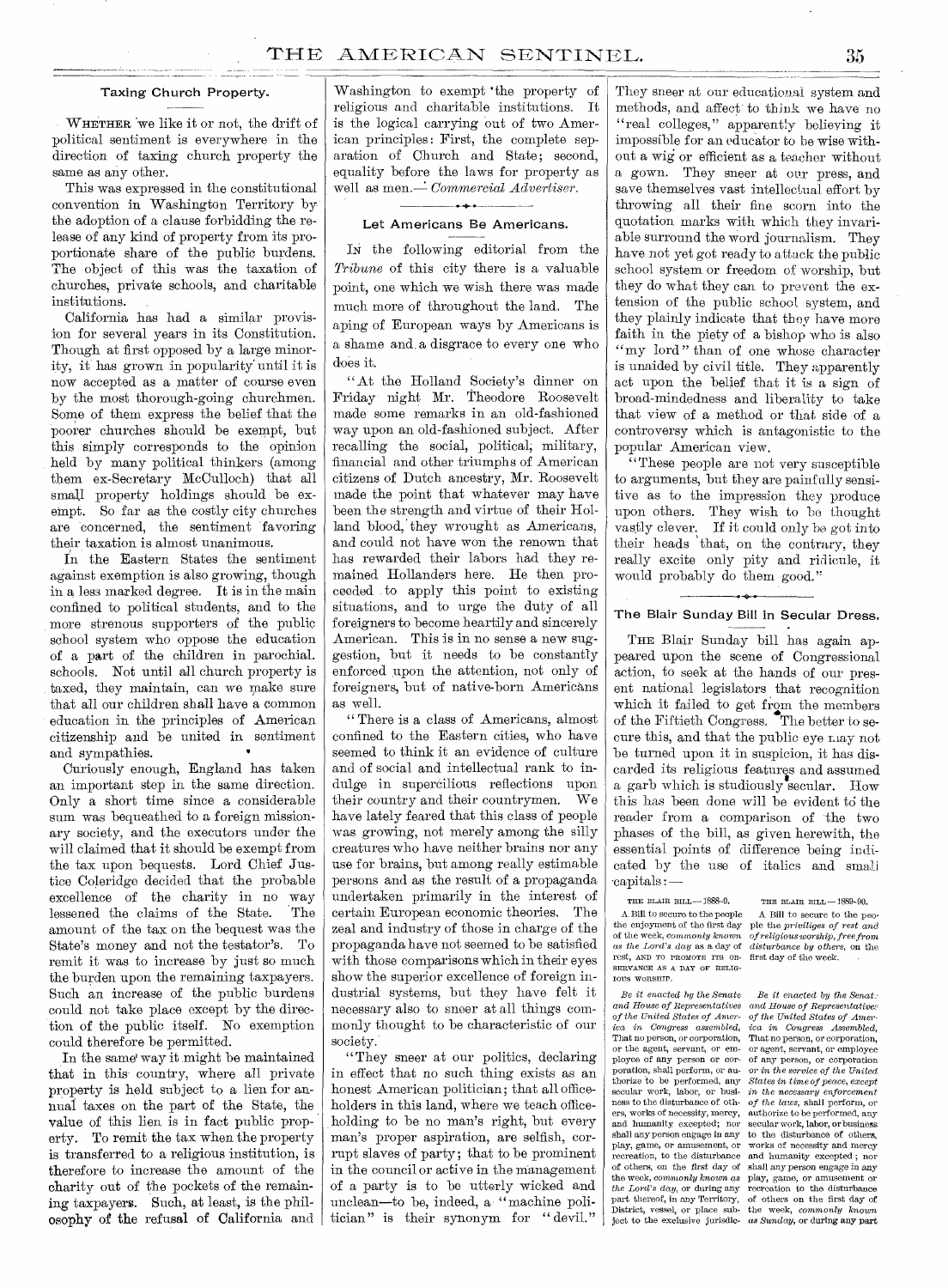iion of the United States; nor hall it be lawful for any person or corporation to receive Pay for labor or service per or rendered in viola-: ion of this section.

SEC. 2. That no mails or nail matter shall hereafter be transported in time of peace<br>over any land postal-route, any land postal-route, nor shall any mail matter be collected, assorted, handled, or delivered during any part et the first day of the week : *Provided,* That whenever any 'atter shall relate to a work of necessity or mercy, or shall concern the health, life, or de- .:ease of any person, and the fact shall be plainly stated mon the face of the envelope containing the same, the Postmaster-General shall provide for the transportation of such etter or letters in packages separate from other mail matter and shall make regulations .,or the delivery thereof, the tame having been received at -ts place of destination before "he said first day of the week, 'wring such limited portion of ,..he day as shall best suit the dublic convenience and least .aterfere with the due observance of the day as one of worship and rest: *And provided ;wilier,* That when there shall have been an interruption in he due and regular transmission of the mails, it shall be awful to so far examine the rame when delivered as to aseertain if there be such matser therein for lawful delivery an the first day of the week.

SEC. 3. That the prosecu--ion of commerce between the diates and with the Indian ribcs, the same not being -work of necessity, mercy, or aumanity, by the transportation of persons or property by and or water in such way as o interfere with or disturb the eople in the enjoyment of the day of the week, or any ,)ortion thereof, as a day of rest from labor, the same not teing labor of necessity, mercy, r humanity, or its observance as a day of religious worship, ,s nereby prohibited; and any .'erson or corporation or the egent, servant, or employee of any person or corporation who -ball willfully violate this see tion, shall be punished by a dne of not less than ten or more than one thousand dol-<br>charge than one thousand dolars, and no service performed in the prosecution of such proaibited commerce shall be law- :A nor shall any compensation be recoverable or be paid for the same.

SEC. 4. That all military and naval drills, musters, and earades, not in time of active service or immediate prepara-tion therefor, of soldiers, sailers, marines, or cadets of the Jutted States on the first day  $c$ f the week, except assemblies :or the due and orderly observance of religious worship, are nereby prohibited ; nor shall any unnecessary labor be per-<br>
Cormed or permitted in the military or naval service of the 'United States on *the Lord's*  "lay.

SEC. 5. That it shall be unlawful to pay or to receive lawful to pay or to receive uer for service rendered, or 'or labor performed, or for the for labor performed, or for the transportation of persons or of property, in violation of the provisions of this act, nor shall any action lie for the recovery any action lie for the recovery

thereof, in any Territory, District, vessel, or place subject to the exchisive jurisdiction of the United States; nor shall it be lawful for any person or corporation to receive pay for labor or service perform rendered in violation of this section.

SEC. 2. That no mails or mail matter shall hereafter be trasported in time of peace over any land postal-route, nor shall any mail matter be collected, assorted, handled, or delivered during any part of the first day of the week : *Provided,* That whenever any letter shall relate to a work of necessity or mercy, or shall concern the health, life, or decease of \*any person, and the fact shall be plainly stated upon the face of the envelope containing the same, the Postmaster-General shall provide for the transportation of such letter or letters in packages separate from other mail matter and shall make regulations for the delivery thereof, the same having been received at its place of destination before the said first day of the week, during such limited portion of the day as shall best suit the public convenience and least interfere with the due observance of the day as one of worship and rest : *And provided further,* That when there shall have been an interruption in the due and regular transmission of the mails it shall be lawful to so far examine the same when delivered as to ascertain if there be such matter therein for lawful delivery on the first day of the week.

SEc. 3. That the prosecution of commerce between the States and with the Indian tribes, the same not being work of necessity, mercy, or humanity, by the transportation of; persons or property by land or water in such way as to interfere with or disturb the people in the enjoyment of the first day of the week, or any portion thereof, as a day of rest from labor, the same not being labor of necessity, mercy, or humanity, or its observance as a day of religious worship, is hereby prohibited; and any person or corporation, or the agent, servant or employee of any person or corporation who shall willfully violate this section, shall be punished by a fine of not less than ten or more than one thousand dollars, and no service performed in the prosecution of such prohibited commerce shall be lawful, nor shall any compensation be recoverable or be paid for the same.

SEC. 4. That all military and naval drills, musters, and parades, not in time of active service or immediate preparation therefor, of soldiers, sailors, marines, or cadets of the United States, on the first day of the week, except assemblies for the due and orderly observance of religious worship, are hereby prohibited; nor shall any unnecessary labor be per-formed or permitted in the military or naval service of the United States *on the first day of the week.* 

payment or wages in any man- payment or wages in any man-SEC. 5. That it shall be unfor service rendered, or transportation of persons or of property, in violation of the provisions of this act, nor shall

thereof, and when so paid, thereof, and when so paid, whether in advance or other-whether in advance or otherered back by whoever shall ered back by whoever shall ered back by whoever shall ered for the same. first sue for the same.

SEC. 6. That labor or serv-<br>SEC. 6. That labor or serv-<br>ice performed and rendered ice performed and rendere ice performed and rendered ice performed and rendered on the first day of the week on the first day of the week in consequence of accident, in consequence of accident, lays in making the regular lays in making the regular connections upon postal-routes connections upon postal-routes connections upon postal-routes and routes of travel and trans-and routes of travel and transand routes of arever and trans-<br>and the preservation of portation, the preservation<br>perishable and exposed prop-<br>perishable and exposed pro<br>erty, and the regular and nec-<br>erty, and the regular and necerty, and the regular and nec-<br>essary transportation and deessary transportation and de-essary transportation and de-<br>livery of articles of food in con-livery of articles of food in condition for healthy use, and such<br>transportation for short distransportation for short dis-transportation for short dis-<br>tances from one State, District, tances from one State, District, tances from one State, District, tances from one State, District, or Territory into another State, or Territory into another State, local laws shall be declared to local laws shall be declared to be necessary for the public<br>good, shall not be deemed viogood, shall not be deemed vio-good, shall not be deemed vio-lations of this act, *but the* lations of this act, *nor shall*  **Extra set of this act, but the lations of this act, nor shall same shall be construed so far the provisions of this act be as possible to secure to the construed to prohibit or to** *as possible to secure to the construed to prohibit or to during the first day of the*<br>*week*, their mental and moral *week, their mental and moral tiously believe in and observe culture, and the* RELIGIOUS OB-any *other day than Sunday* 

whether in advance or other-wise, the same may be recov-wise, the same may be recov-<br>wise, the same may be recov-wise, the same may be recov-<br>ered back by whoever shall ered back by whoever shall

disaster, or unavoidable deportation, the preservation of<br>perishable and exposed proplivery of articles of food in con-<br>dition for healthy use, and such District, or Territory as by local laws shall be declared to *sanction labor on Sunday*<br>by individuals who conscienas the Sabbath or a day of re*ligious worship, provided such labor be not done to the disturbance of others.* 

It will be noticed, first, that a conspicuous change has taken place in the introductory clause which defines the purpose of the bill. As originally defined, its purpose was "to secure to the people the enjoyment of the first day of the week, . . and *to promote its observance as a day of religious worship."* Now it is merely "to secure to the people the privileges of rest and of religious worship" on that day, "free from disturbance by others." The religious phase of the bill has disappeared entirely. It is now intended only as a mild and beneficient civil regulation, having in view the laudable object of securing to the people the privileges of undisturbed rest and religious worship on the first day of the week, of which it seems they have in some way been deprived !

This great change having been made in the object for which the bill was framed, we naturally look for a corresponding change in the bill itself. But here a strange fact presents itself; there is no change in the body of the bill at all. The same measures which one year ago would accomplish the object of securing to the people the enjoyment of the Lord's day as a day of rest, and promote its observance as a day of religious worship, are now considered necessary merely to give people a chance to rest and worship undisturbed ! All those little phrases which upon the first appearance of the bill stamped it as a religious measure, have been pruned off, and it now appears labeled, " civil regulation." But it is the same old bill, impos-, ing the same restrictions and exacting the same penalties. The change of label does not make it more desirable, or any less deserving of universal and uncompromising opposition.

Another strange thing which the above comparison brings out, is the sudden

change which seems to have taken place in the public conception of the first day of the week. Only one year ago this day was as the bill stated, "commonly known as the Lord's day ;" now the first day of the week is "commonly known as Sunday." It must be that the secularization of the day is indeed taking place at a rapid rate!

It is further noticeable that the authors of the bill in its present form have provided it with the semblance of an exemption clause for those who observe some other than the first day of the week. In the latter half of the last section it is stated that the bill shall not be construed "to prohibit or to sanction labor on Sunday by individuals who conscientiously believe in and observe any other day than Sunday as the Sabbath or a day of religious worship." There immediately follows, however, the qualifying clause, "provided such labor be not done to the disturbance of others." By referring to the first section, we find that all that the bill requires of any one, observer of Sunday or nonobserver, is that he shall not engage in labor on that day to the disturbance of others.' The bill when it was before the last Congress, contained the same provision. The propriety of the term "semblance," as used above, is therefore evident. The bill virtually says, with true National Reform generosity, that where persons religiously observe any other day than Sunday, they shall not, on this account. be prohibited from labor and recreation entirely, but shall have the same privilege which all others enjoy of engaging in such labor and recreation on Sunday as will not be to the disturbance of others! This is doubtless in the line of those "concessions" of which we have heard from Mr. Crafts and others, and for which, as he says, observers of the seventh day have never shown any great disposition to be thankful.

It is hardly necessary to say that the thin secular guise in which this bill now makes its appearance, does not make it any less worthy of the strenuous opposition of every patriotic and liberty-loving American citizen than it was before this guise was assumed. The character and intent of the bill were plainly shown when it was introduced as a bill to "promote" the observance of the "Lord's day" as "a day of religious worship;" and the addi tion which the past year has made to the stock of wisdom of its originators, comes too late to make its secular guise effective. The bill is the same now that it was when first introduced, and in the opposition which we trust will be brought against it from all' quarters, its advocates will have to meet this fact, and with it the stigma which must in every candid mind attach to their work, as a result of their manifest hypocrisy.—Review *and Herald.* 

" My kingdom is not of this world."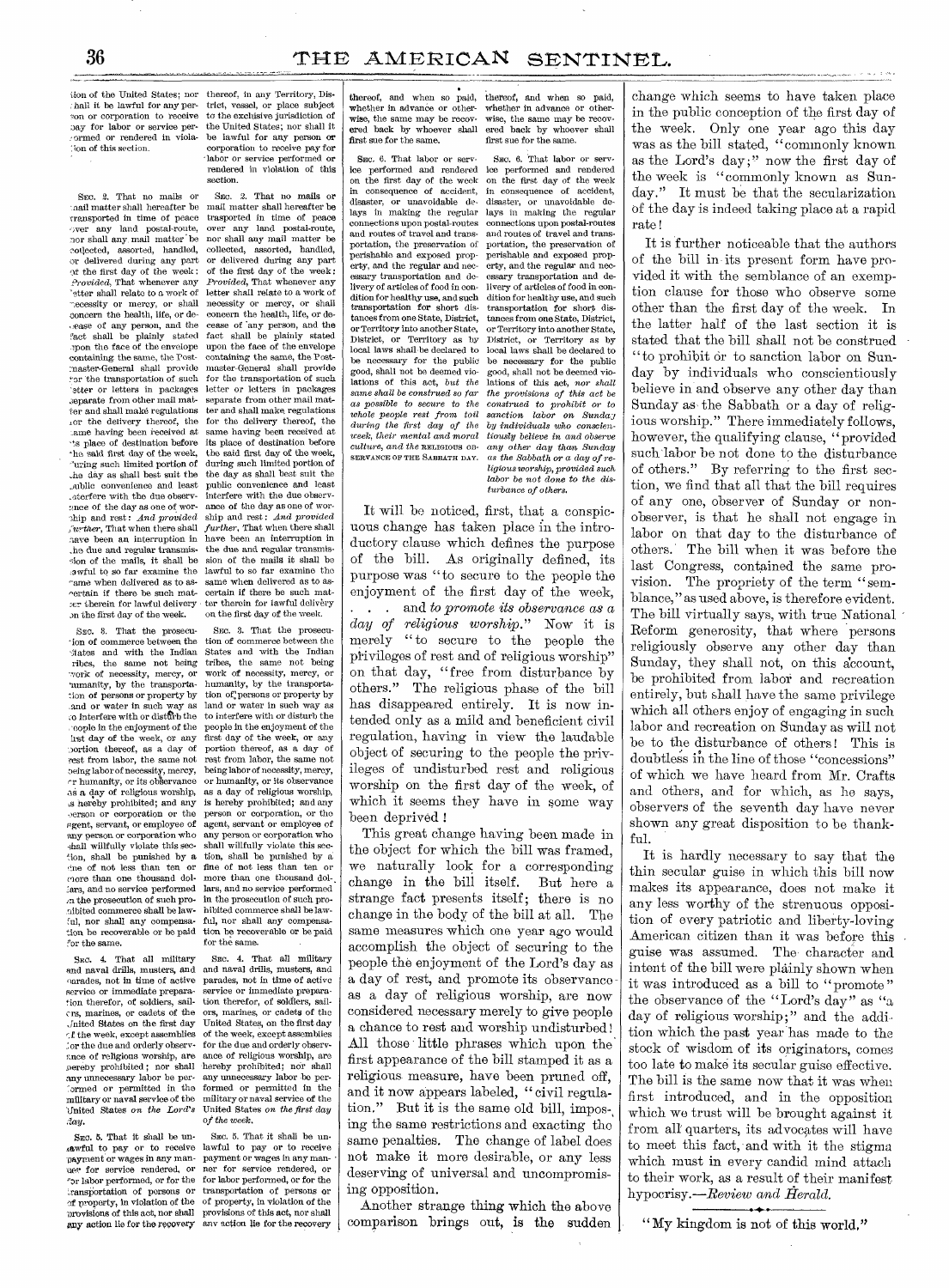#### Compelled to be Saved.

gregational ministers, November 8, 1887, N the Elgin, Illinois, convention of Con-Dr., W. W. Everts, of Chicago, in speaking of the prevalence of Sabbath desecration and its remedy, said: "This day is set apart for divine worship and a preparation for another life. It is the test of all religion." That is to say, Sabbath-keeping is the test of all religion, and he who will not keep the Sabbath has no religion. But if he will not keep it he must be forced to, and thus act as though he had religion, no matter how corrupt at heart. Such a law would be, only could be, productive of the rankest hypocrisy. God will never accept of such a coerced religion. We admit, with Dr. Everts, that the Sabbath was given to assist in a preparation for another life; but when measures are adopted to compel men to prepare for another life, it is going beyond the jurisdistion of the Church or the State.

Dr. Everts further said: "He who does not keep the Sabbath does not worship God; and he who does not worship God, is lost." Exactly, and h law to compel people to keep the Sabbath is nothing less than a law to compel people to worship God. If they will *not* keep the Sabbath, and thereby worship God, they are. lost; therefore, they must be *compelled* to keep the Sabbath, worship God, and be saved.

Obedience to God, voluntarily, rendered, is the greatest test of love and the highest form of worship. Said Christ: "If ye love me, keep my commandments :" John 14 : 15. But who ever heard of Christ compelling the people to show their love to him by forcing them to keep his commandments? The Scriptures set forth no such principle. The Sabbath belongs to Christ, and when on earth he told the people that he was Lord of it. Mark 2: 28. There were Sabbath breakers all around him, but he did not appeal to Cæsar for a law to compel them to keep it. He used the best means for saving people,--persuasion mingled with the deepest love. If compulsory measures had been a potent agent in saving those for whom he came to die, he might have used them.

It seems to be the design of ambitious clergymen, who are more zealous for an outward display than for inward piety, to transform this Government from a civil to an ecclesiastical power, and have a few men like the Roman pontiff, sit upon ecclesiastical thrones and make their interpretations of the Scriptures the law of the land. As a stepping stone to this they make Sabbath observance a test of personal religion and worship, and then tell the people they are lost if they do not come up to the test, thus trying to frighten them into favoring a Sunday law.

It is a good thing to keep the Sabbath and worship God; but it is a detestable, thing to *compel* people to keep it, and deceive them into the idea that obedience  $\vert$  principalities and powers." Titus  $3:1$ .

to such a law will save them. If the people cannot see the motive of those engaged in this Sunday-law business, it must be because they will not, or do not, investigate the matter, and reason from cause to effect. E. HILLIARD.

#### Christ's Kingdom Not of This World.

THERE was a constant expectancy upon the part of Jesus' followers that he would take to himself regal power, and reign as king. Human power was inseparably connected with their ideas of success ; and this expectancy often found expression in queries which plainly show the shape their hopes had taken. But the Saviour did not encourage the idea of associating his work with the kingdoms of the world. Exactly the opposite. He taught the doctrines of brothership instead of lordship; he called his disciples "friends," not servants; he taught meekness instead of "the manly art of self-defence;" humility, instead of pomp and pride. He taught that it was better to suffer wrong than to commit it; thatit was better to be aggrieved than to be the aggressor; that mercy and forgiveness should prevail over justice, which was to be committed to him who judgeth righteously.

These characteristics plainly mark both his teachings and his life from beginning to close. When Peter resorted to the sword, he rebuked his spirit, and substituted kindness. When James and John suggested that the argument of fire from heaven be used upon those Samaritans who would not receive him, Jesus said, "Ye know not what manner of spirit ye are of. For the Son of man is not come to destroy men's lives, but to save them." Luke 9: 55, 56.

He held at his disposal "more than twelve legions of angels;" but he never invoked the physical constraint of one of them to defend his cause or enforce his creed.

"Learn of me; for I am meek and lowly in heart," exclaims the great Author and Finisher of the Christian faith. It would have been well for the cause, and for its adherents since that time, had they fully comprehended the real spirit of the cause they profess, and possessed more of the spirit of its Master. But from that time until the present, men have sought to place the cause of Christ upon the support of civil power. Legislators and rulers have been petitioned and besought to take the interests and institutions of the Church under the fostering wing of legal protection; and wherever this has been tried, the result has been most disastrous to pure and undefiled religion. The Saviour says, "My kingdom is not of this world." Nor is this world any part of Christ's kingdom. *—Bible Echo, Australia.* 

"PUT them in mind to be subject to

**-•** 

### *Encouraging* Words.

THE Oakland (California) daily *Times*  of January 10, notices the removal of the AMERICAN SENTINEL to this city, as fol $lows$ : $-$ 

" DEPARTURE OF A FAITHFUL SENTINEL."

" Oakland has one religious paper the less by the removal of the AMERICAN SEN-TINEL, published for four years in Oakland, by the Pacific Press Publishing Company, to New York.

"The ability of this paper, under the editorial charge from the first of Elder E. J. Waggoner and Professor A. T. Jones, has been marked, and its deserved success phenominal. Starting as an eight-page monthly, in January, 1886, it attained the first year to a circulation of over 136,000 copies, and the third year of more than 600,000. Last January it became a weekly and had a circulation during the year of over 1,000,000 copies. Its avowed aim, thus far consistently and energetically carried out, has been to oppose every principle, effort or movement which tends in any way to a union of Church and State, and to preserve inviolable the strictly secular and non-sectarian attitudes adopted by the fathers of our Republic and embodied in the Declaration of Independence and the United States Constitution, as also in the Constitutions of this and all the other States of the Union. An organized, determined and persistent effort is being made to overturn this fundamental principle and introduce a religious amendmen which, if adopted by Congress and endorsed by the popular vote, will thoroughly sectarianize the Constitution. Against this movement the AMERICAN SENTINEL is dot ing and is bound to do valiant battles. It holds, with Roger Williams, that 'civil government should rule in civil things only,' and, with George Washington, that 'every man who conducts himself as a good citizen is accountable to God alone for his religious faith,' and that any interference with this right in the way of penal Sunday laws or otherwise is a wanton and flagrant usurpation and should be resisted • by every loyal American citizen with his utmost power.

" In principles and sentiments the *Morning Times,* with most of its brethren of the secular press, fully agrees, and we are glad to see in the last issue of the AMERI-CAN SENTINEL a hearty acknowledgement of sympathy and encouragement extended by various representatives of the California secular press, and particular by the Oakland *Morning Times.* 

"The change of location to the metropolis of the Nation and the center of the battle on this national question, is undoubtedly a good one, and we believe and predict that the AMERICAN SENTINEL will at least double its last year's circulation of 1,000,000 copies during the current year."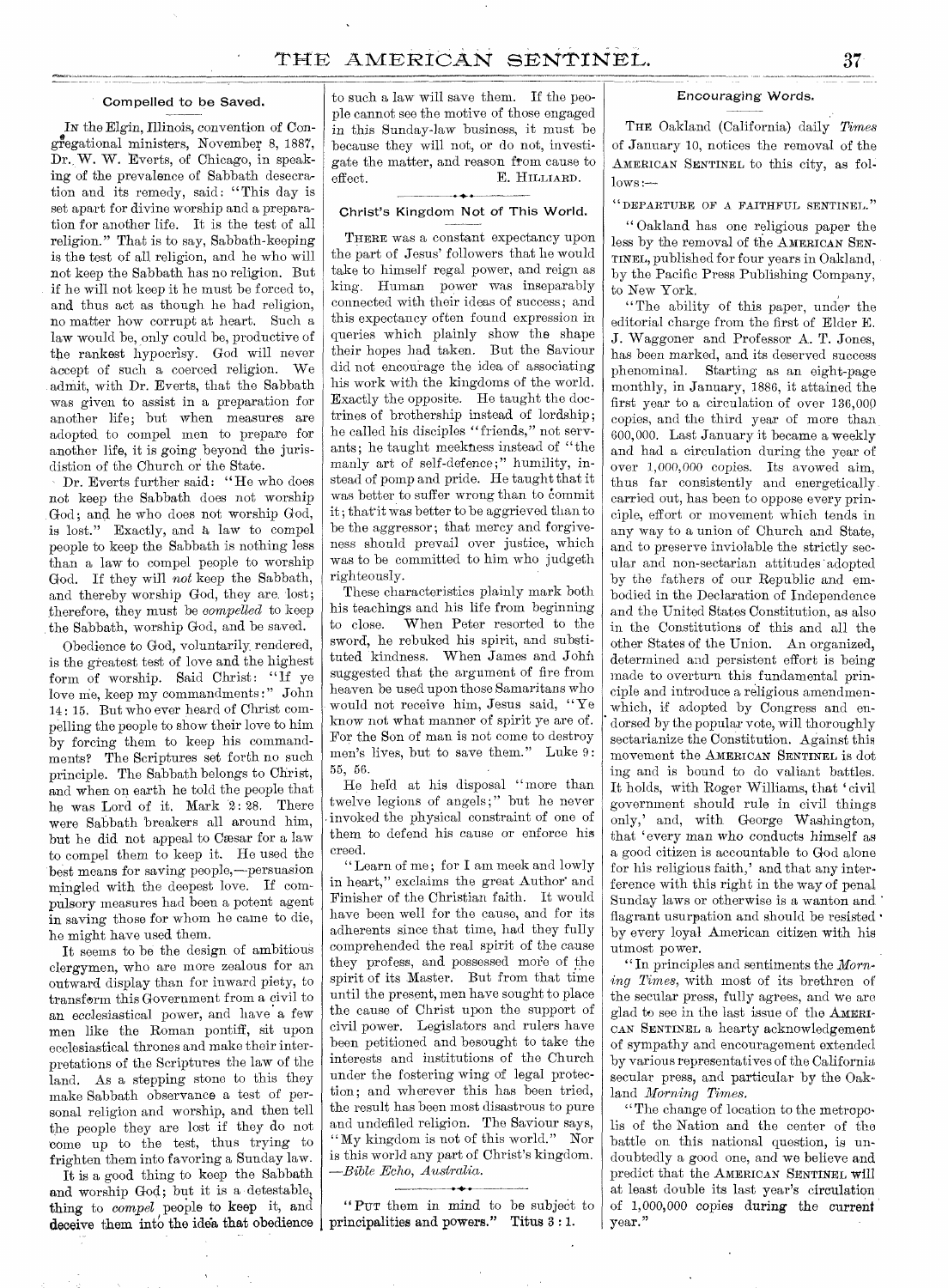#### A Lawyer's Opinion.

THE Washington *Post,* of January 12, has the following sensible communication from a prominent lawyer of that city. We commend it to the careful consideration of our readers :—

"The *Post* of January 6, 1890, published a dispatch from London, of the date of January 5, which says :—

The Rome correspondent of the *Pall Mall Gazette*  has had a remarkable interview with Monsignor Satelli, which reveals a mental grasp on the part of the prelate, fairly noteworthy. The whole report is a gem, but this is perhaps the best thing : "All our bishops in the United States," says Satelli, "are treated as sovereign princes, and Archbishop Ireland is the personal friend of Harrison. As a Democrat, he belongs to his party. He told Harrison that unless he would pledge himself to make concessions to the Catholic schools, all the Catholics would withdraw their votes from him. So he was obliged to do so. The public corporations, too, are only too glad to fulfil the wishes of our bishops, even before they are expressed.

"I think there must be some mistake about this; but the charge is one of such grave significance that President Harrison owes it to himself, and to the country at large, to stamp it with a prompt denial.

" Our Government is purely secular in. its character and purposes. It is vested with no ecclesiastical power whatever. It has no right, nor any constitutional power, to appropriate a single dollar for the support of Catholic or of Protestant schools, or schools of any religious denomination, nor to legislate, in any way, for or against any religious sect, or on the subject of religion. Every Catholic in the land is entitled to the same consideration, the same protection, the same benefits and advantages as the Protestant, the Jew, the Mohammedan, and the infidel, and no more; all are entitled to the same consideration and the same protection.

" Our Government is not a Christian nor an anti-Christian Government; nor in any sense an ecclesiastical Government, but purely secular; it is designed for the benefit and protection of all classes of men men of all religions, and men of no religion.

" On the other hand, the Papal Government, so called, is purely an ecclesiastical organization, and is invested with no civil powers. There may be some points of agreement and contact between the Papal hierarchy and the several Governments of Europe, for the reason that in all the Governments of Europe there is, to some extent, a mingling of civil and ecclesiastical powers. , But With our Government it is entirely different. Between the Papal hierarchy and the Government of the United States there is no point of contact or agreement; nothing upon which the two can mutually and officially act. The one is spiritual, the other temporal.

"And it is for that reason that there has never been any official representation of either at the court of the other during the

century of our existence as a nation. What would be thought of the Episcopal Church of England, or the Greek Church of Russia sending a minister plenipotentiary or ambassador to represent the interest of either at the Government of the United States ? And yet the papal authority is no more dominant in civil affairs in Italy than is the Episcopal Church in England, or the Greek Church in Russia.

"It may be well to note in this connection, the bill recently introduced in the House. of Representatives by Mr. Breckinridge, of Kentucky, "To prevent persons [in the District of Columbia] being forced to labor on Sunday." The title prefixed to this bill is a misnomer. It is not even pretended, either by the provisions of the bill itself, or by its author, that any person in the District of Columbia has been compelled to labor on Sunday, at any time since the abolition of slavery therein.

"This bill, if pasted, will be in direct violation of the Constitution of the United States, which declares that ' Congress shall make no law respecting the establishment of religion or prohibiting the free exercise thereof.'

" It is based upon the false and shabby pretense that mankind are by nature so fond of labor and so ambitious to work as to call for the restraint of law to save them from the consequences of overwork, while, in fact, it is designed by its authors as an entering wedge for a wide system of aggressive laws on religious subjects in derogation of the Constitution and of the civil rights and religious freedom of the citizen.

"It is high time to sound the alarm, when a comparatively small, but influential, and well-organized body of ambitious and unrestful Protestants, and backed by the Jesuits of the Catholic hierarchy, boldly and openly seek to change the character, if not the form of our Government, from a purely secular to an ecclesiastical or priestly rule, which experience has proved to be, of all forms of government, the most tyrannical, the most cruel, and<br>the most oppressive. C. H. B." the most oppressive.

#### A Correspondent Who Is Anxious.

A reader writes as follows, from Dassel, Minnesota :—

" EDITORS AMERICAN SENTINEL : I have been an interested reader of your valuable little paper for some months, and feel to bid you God speed in your work, and hope you will soon be able to double the size of the SENTINEL. I have been so anxious about the Sunday movement, and fear so much to see the Blair Sunday bill become law, that I have determined, God being my helper, to try to warn the people of the impending danger of Sunday and other religious laws. I am not a Seventh-day keeper."

We sincerely wish that there were thousands of other people in this country who would become as anxious as that and act in this same way to relieve their anxiety.

#### A New Boycott.

GENERALLY speaking, absolute consistency in any human enterprise that is at all complex in its bearings is impossible; but the efforts of those persons who would compel the cessation of all work on Sunday are rather unusually inconsistent. Consistency, while not essential (in fact it may often be a sign of weakness), is nevertheless held to be a jewel; and inconsistency in *extremis* becomes absurdity.

The attempted coercion of the people of the United States to observe a certain Sabbath in a certain way, is absurd.

The people of this Republic have attained to a certain degree of intellectual independence. Thinkers of great thoughts doubtless are rare, as they have ever been, but thinkers of practical thoughts have become exceedingly numerous; and the habit of social self-reliance, fostered by political freedom, has engendered a corresponding intellectual or mental selfreliance, which is freeing the race from superstition and moral bondage exactly as popular education frees it from literal ignorance.

People no longer believe that kings have divine rights—at least the people of the United States do not. In fact, the Declaration of our Independence teaches us that all governments derive their just powers from the consent of the governed. The Constitution of the United States recognizes no higher source of power than the "consent of the governed." That idea has permeated the social as well as the political fabric.

The Church is a social institution, with spiritual jurisdiction over its members. That the ministers, pastors, or priests have any powers beyond those delegated by the consent of their congregations or flocks is not now generally believed; yet that assumption seems to be the "head and front" of the so-called Sabbatarian movement. . . .

That a man should rest one day in every seven is not at all unreasonable. But to compel him by law to rest one day in seven, and to designate by law which of the seven shall be the day of rest for him and all other men, is a measure to which the "consent of the governed" can never be gained. It is arbitrary and unreasonable, regarded from any but a sectarian 'standpoint. True, the commandment enjoins: "Remember the Sabbath day to keep it holy," etc. . . . But when they seek to impose upon unwilling fellow citizens such observance, they must of necessity show a higher source of authority than any named in the Constitution; and it is then that the inconsistencies of divers religious systems and the basic discrepancies of denominational opinions become fatal weaknesses which stamp the acts of the Sabbatarians with the seal of absurdity.—Peublo (Col.) *Sunday Opinion,*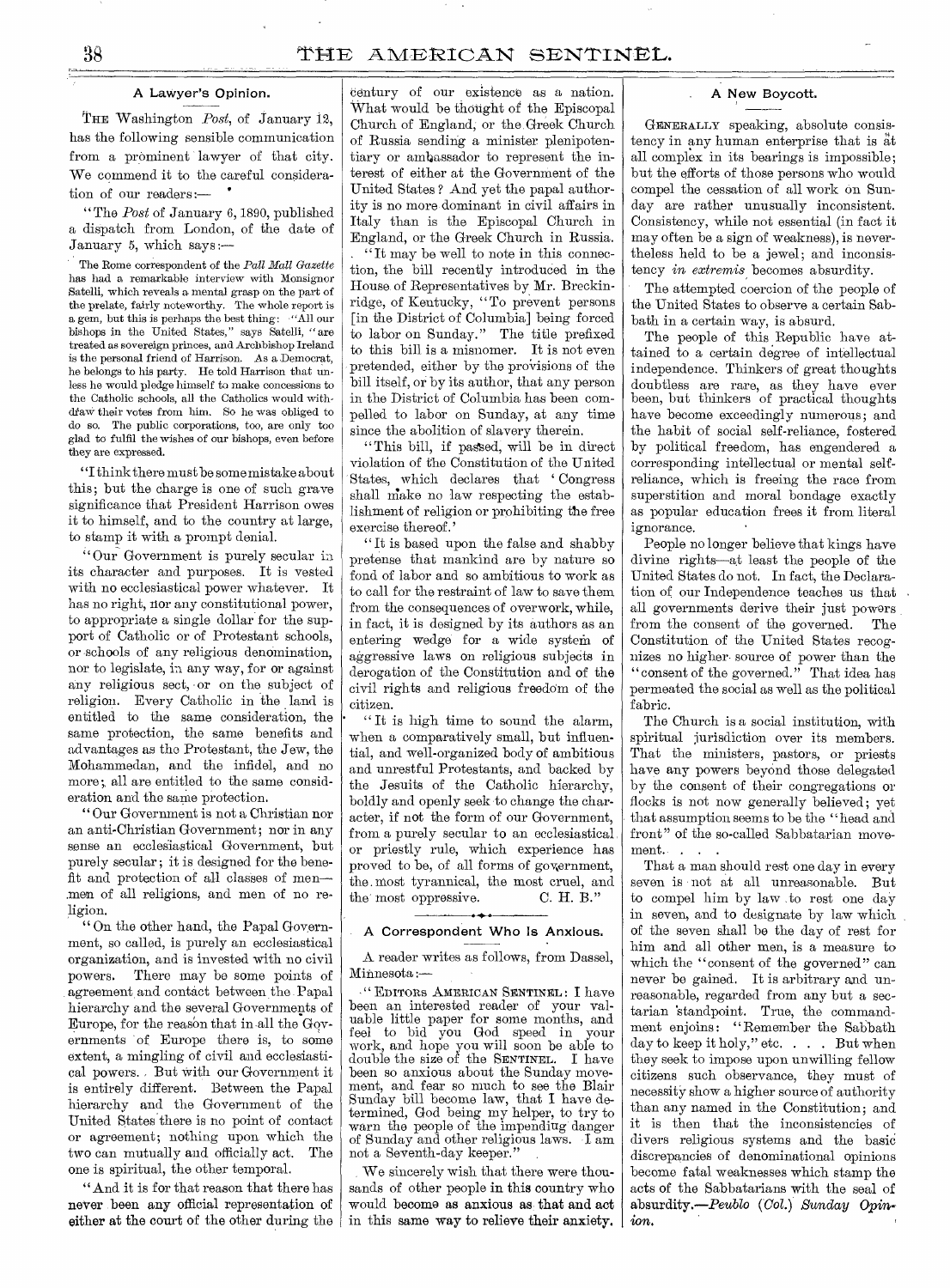ONE of the recommendations adopted by the Paris International Sunday Congress, upon "The Weekly Rest Day from a Social Point of View," is this :—

The smallest amount of rest which man ought to have is one day in seven; we mean by that, the Sabbath day, for that which is necessary for man is not a day of relief from labor only, but a day for true moral elevation.

If it is a day of rest simply from a social point of view, what matters it which day it is. From a social point of view, one man or a thousand men can rest just as well on one day as another. But that is not what the Congress meant to recommend. The Congress " means " that the Sabbath day is the one which shall be observed for rest and which is the smallest amount of rest that any man ought to take, and that not for true moral elevation. In this the Congress abandons the social point of view, adopts the religious, and places the day of rest upon the religious basis, and by so doing, it contradicts itself in its recommendation. But this is not an exceptional case by any means. No argument has ever yet been made professedly from a civil or social point of view that did not in fact rest upon the religious. And no such argument ever can be made. The thing is religious in itself. It cannot be made anything else and by no argument can it ever be made consistantly to *appear* anything else.

REFERRING to the Blair SundayBill now pending in Congress, the Litchfield (Minn.) *Independent* says :—

We have no hesitancy in giving our opinion that such legislation our openion was seen to would be an act of bigotry not<br>workby this day and age. Let worthy this day and age. Let the Government keep its hands off from any interference with the religious conduct of the people so long as the rights of others are not concerned. If the stability of the Christian religion now dominant in this country depends on any bolstering acts like the Blair bill, better let the structure topple at once.

A CORRESPONDENT of the *World-Herald* (Omaha, Nebraska), writing upon the Sabbath question,  $says -$ 

0

"While I am in favor of having one day in seven to be observed as a day of rest, or holiday, I believe with Martin Luther, that it is wholly wrong to have any law compelling anyone to observe it as a holy day, and all who are sincere in believing such a law to be right do so through the prejudice of education, not from truth, reason and facts, for they contradict such a thought."



We have just issued a special "TOUSIST'S EDITION" of our grand book entitled,



# **THE YO SEMITE VALLEY**

#### **AND BIG TREES OF CALIFORNIA.**

The most authentic and most intensely interesting description of this wonderful region ever written. It is the same size page and contains everything that our elegant Subscription edition does, except the artotype plates. It is printed on a fine quality of thinner paper, bound in flexible cloth binding, and makes a beautiful book, It contains nearly 500 pages of text and

#### **OVER ONE HUNDRED. ILLUSTRATIONS.**

for physical rest primarily, but and portrays by aid of the artist's genius and the author's facile pen the lofty mountains and charming valleys, the placid lakes and thundering cataracts, of the world-renowned Yo Semite. The mission of this work is to make the best possible representation of the marvelous scenery and sublime natural wonders of this unique region.

#### **PRICE, \$1.50 PER COPY.**

Read what others say of it :—

Or OAKLAND, CAL

"Many books have been written about the glorious and wondrous story of the Sierras. But it seems to me that this scholarly and venerable ploneer who was publishing an illustrated magazine devoted largely to the themes he

purchasing Mr. Hutchings' handsome volume."—The *Sacramento Record-Union.* 

In order to place this valuable book—the only one of the kind—within the reach of everybody, we offer this edition at the exceedingly low price of \$1.50 per copy, post-paid. Send on your orders quick, while the edition lasts.

#### **PACIFIC PRESS PUBLISHING CO.,**

43 BOND STREET, NEW YORK.

# **HE NATIONAL SUNDAY LAW**

THIS PAMPHLET CONTAINS THE ARGUMENTS IN BEHALF OF THE RIGHTS OF AMERICAN CITIZENS, AND IN OPPOSITION TO THE BLAIR SUNDAY-REST BILL, WHICH MR. JONES PRESENTED BEFORE THE SENATE COMMITTEE ON EDUCATION AND LABOR DECEMBER 13, 1888.

Mr. Crafts has pronounced the report as published

# **"MIGHTY INTERESTING READING."**

And Mr. Jones' comments will make it more so. His argument is enlarged to what it would<br>have been without Senator Blair's interruptions, objections, and counter-arguments, and is accom-<br>panied with answers to all of his ob

#### **Sunday-Law Movement of the** Fourth Century,

AND TH<sub>2</sub>

**Sunday-Law Movement of the Nineteenth Century.** 

The Methods Used in Securing Indorsements to the Petition for the Blair Bill, and the Workings of Such Sunday Laws as are Proposed for the United States.

The Work Contains 1**92 Pages** and will be Sent Post-paid on Receipt *of* 25c.

Send for it! Read it! Send it to Your Friends!

Address all Orders to

**PACIFIC PRESS PUBLISHING CO.,**  43 BOND STREET, NEW YORK.

OR OAKLAND, CAL.

# **THE BEST DUPLICATING INKS**

## FOR USE WITH

*•`CYCLOSTYLE," "MIMEOGRAPH," "COPYGRAPH."* 

Or any Duplicating Process in which a Stencil is used, are the

**Celebrated " Redding Inks."** 

They Dry Fast, will not Blur nor Clog, the sten- ', Dry or Harden on Roller or Pallet, and are in .very way

**A SUPERIOR ARTICLE.**  Send for Price Lists and Samples of Work Done

with these Inks. **REDDING INK CO.,**<br>43 Bond Street, New York.

assessment and

**WATERMAN'S IDEAL** 

# **FOUNTAIN PEN.**

HAS THE MOST RELIABLE arrangement for feed-

Ing the link from the reservoir to the pen.<br>Ing the link from the reservoir to the pen.<br>It has the same sure principle of operation (capillary attraction) and simple construction (a<br>split) that have been used by the ordin

PACIFIC PRESS PUBLISHING CO., 43 BOND STREET, NEW YORK. Or OAKLAND, CAL.

#### **SAFETY PENCIL POCKET**

Neat, cheap, serviceable. They perfectly secure pen or pencil in the pocket, so that it cannot fall out when stooping. Can be easily and safely at-<br>tached to any part of the clothing. A small invest-<br>ment will prevent the loss of a valuable pen or<br>pencil. PRICES.

No. 1. Russia leather, for 2 pens . . . . 10c.<br>No. 2. Russia leather for, 3 pens . . . . 15c. Sent by mail on receipt of price. We guarantee these pockets superior in every particular to sim-ilar styles formerly sold and still offered at much higher prices. Address,

PACIFIC PRESS PUBLISHING CO.. 43 BOND STREET- NEW YORK.

Or OAKLAND, CAL.

# **ROMANISM AND CIVIL LIBERTY**

BY HON. WILLIAM JACKSON ARMSTRONG.

The above is the title of a recent issue of the Sentinel Library which contains a *verbatim* report of a powerful lecture delivered by this well-known speaker, in Oakland, California. Price, 4 cents. Address,

PACIFIC PRESS PUBLISHING CO. 43 BOND STREET, NEW YORK. Or OAKLAND, CAL.

## **PACIFIC HEALTH JOURNAL**  AND

## TEMPERANCE **ADVOCATE**

A THIRTY-TWO PAGE MONTHLY MAGAZINE, devoted :o the dissemination of true temperance principles. and Instruction in the art of preserving health. It is emphatically<br> **A** JOURNAL FOR THE PEOPLE,

A JOURNAL FOR THE PEOPLE,

Containing what overybody wants to know, and is thoroughly practical. Its range of subjects is unlimited, embracing everything that in any way pointed, it is special? adapted to farmers, underhanise, and housekeepers, who

PACIFIC HEALTH JOURNAL, • OAKLAND, CAL.